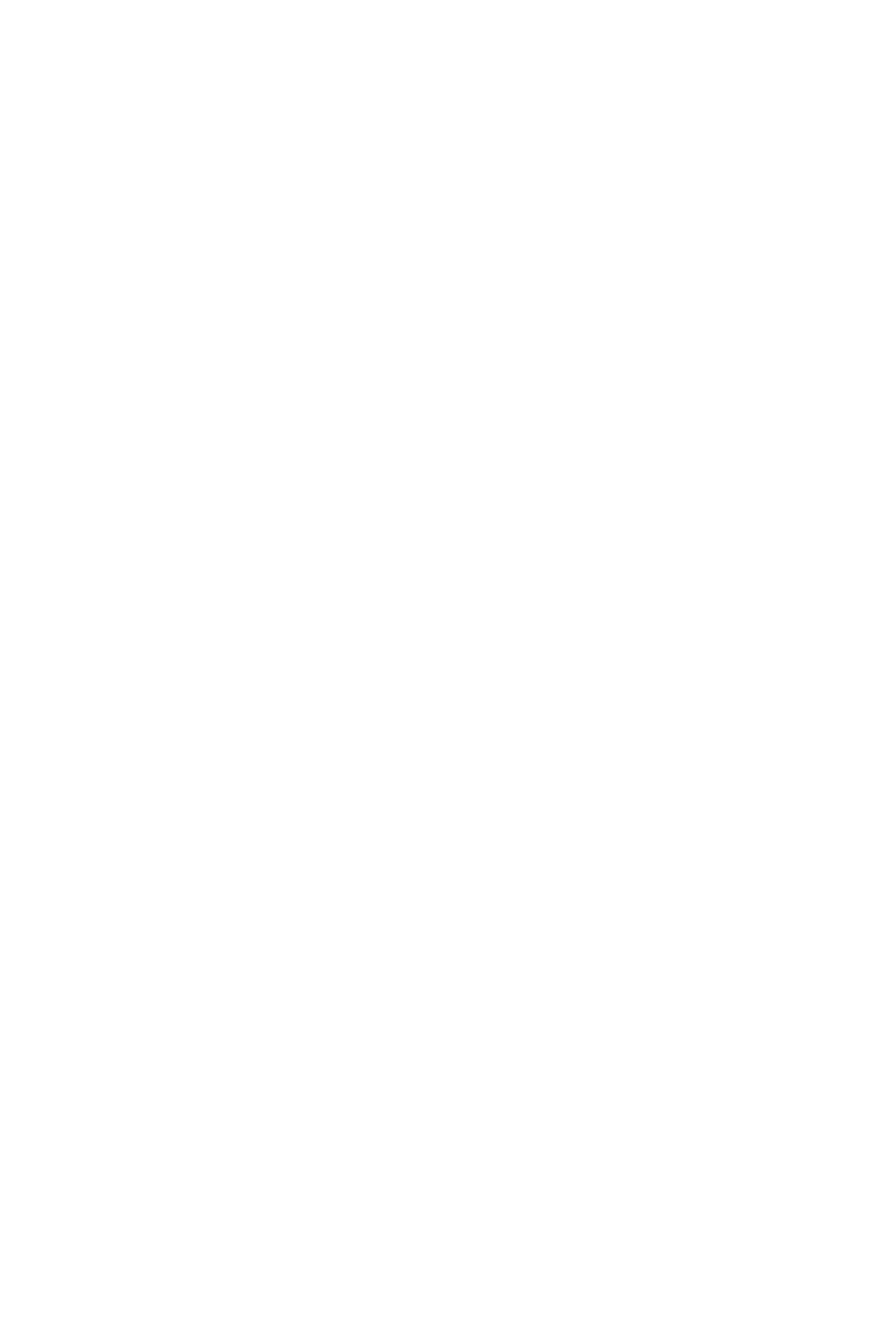

# **Frequently Asked Questions on the ASEAN Mutual Recognition Arrangement (MRA) on GMP Inspection of Manufactures of Medicinal Products**

The ASEAN Secretariat Jakarta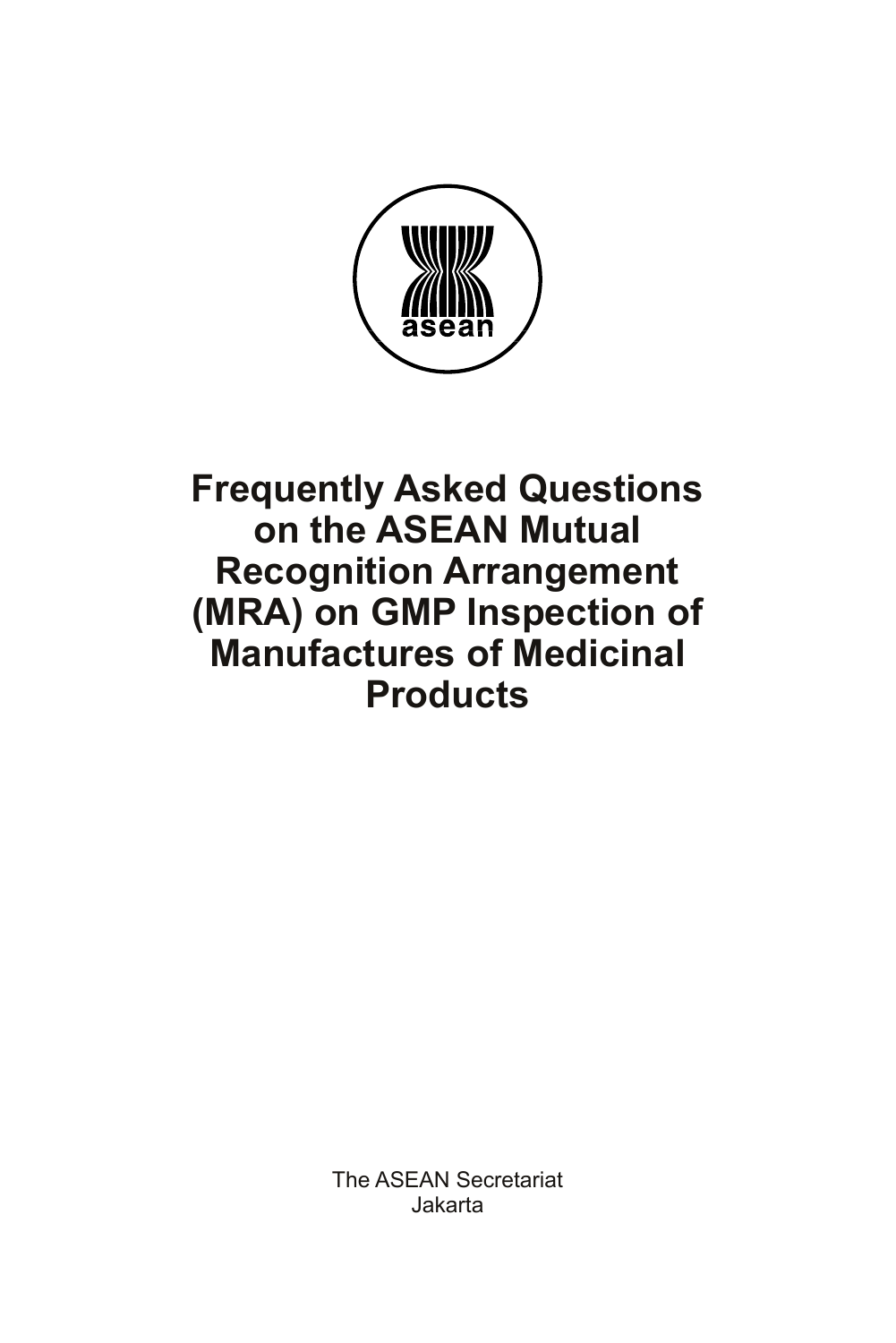The Association of Southeast Asian Nations (ASEAN) was established on 8 August 1967. The Member States of the Association are Brunei Darussalam, Cambodia, Indonesia, Lao PDR, Malaysia, Myanmar, Philippines, Singapore, Thailand and Viet Nam. The ASEAN Secretariat is based in Jakarta, Indonesia.

For inquiries, contact: The ASEAN Secretariat Public Outreach and Civil Society Division 70A Jalan Sisingamangaraja Jakarta 12110 Indonesia Phone : (62 21) 724-3372, 726-2991 Fax : (62 21) 739-8234, 724-3504 E-mail : public@asean.org

Catalogue-in-Publication Data

Frequently Asked Questions on the ASEAN Mutual Recognition Arrangement (MRA) on GMP Inspection of Manufactures of Medicinal **Products** 

Jakarta: ASEAN Secretariat, October 2015

382.959

- 1. ASEAN MRA
- 2. AFTA Technical Barriers Healthcare
- 3. Standards and Conformance

ISBN 978-602-0980-41-6

General information on ASEAN appears online at the ASEAN Website: www.asean.org

The text of this publication may be freely quoted or reprinted, provided proper acknowledgement is given and a copy containing the reprinted material is sent to Public Outreach and Civil Society Division of the ASEAN Secretariat, Jakarta

Copyright Association of Southeast Asian Nations (ASEAN) 2015. All rights reserved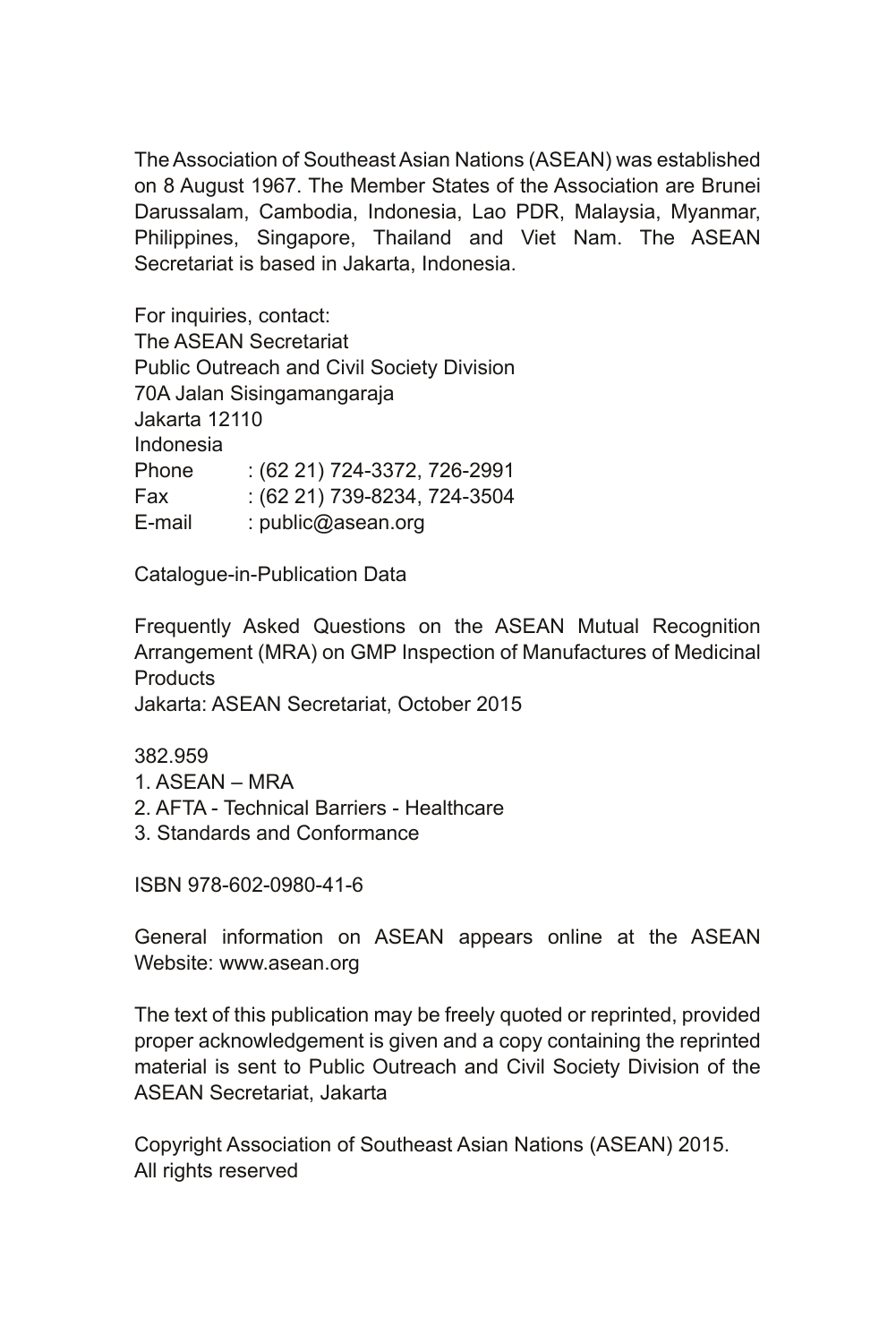# **CONTENTS**

| What is the ASEAN Sectoral MRA on GMP                                                                        |  |
|--------------------------------------------------------------------------------------------------------------|--|
| What was the background to the ASEAN Sectoral<br>MRA on GM Inspection for Medicinal Products?  1             |  |
| What is the scope of the ASEAN Sectoral MRA on                                                               |  |
| Does the scope of the ASEAN Sectoral MRA on GMP<br>inspection applies to all categories of medicinal         |  |
| What benefits can ASEAN Member States gain by                                                                |  |
| What are the requirements and criteria to be included<br>as a Listed Inspection Service under the ASEAN      |  |
| Why was the "PIC/S Guide to GMP for Medicinal<br>Products" chosen to be the reference GMP Code for           |  |
| Why does the Inspection Service need to operate a                                                            |  |
| What is the PIC/S GMP audit report format like?                                                              |  |
| Is it a pre-requisite for an ASEAN Member State to<br>become a PIC/S member in order to be a Listed          |  |
| What are the criteria used by the Panel of Experts in<br>determining equivalence to the PIC/S GMP Inspection |  |
| What are the obligations of the ASEAN Member States                                                          |  |
|                                                                                                              |  |
|                                                                                                              |  |
|                                                                                                              |  |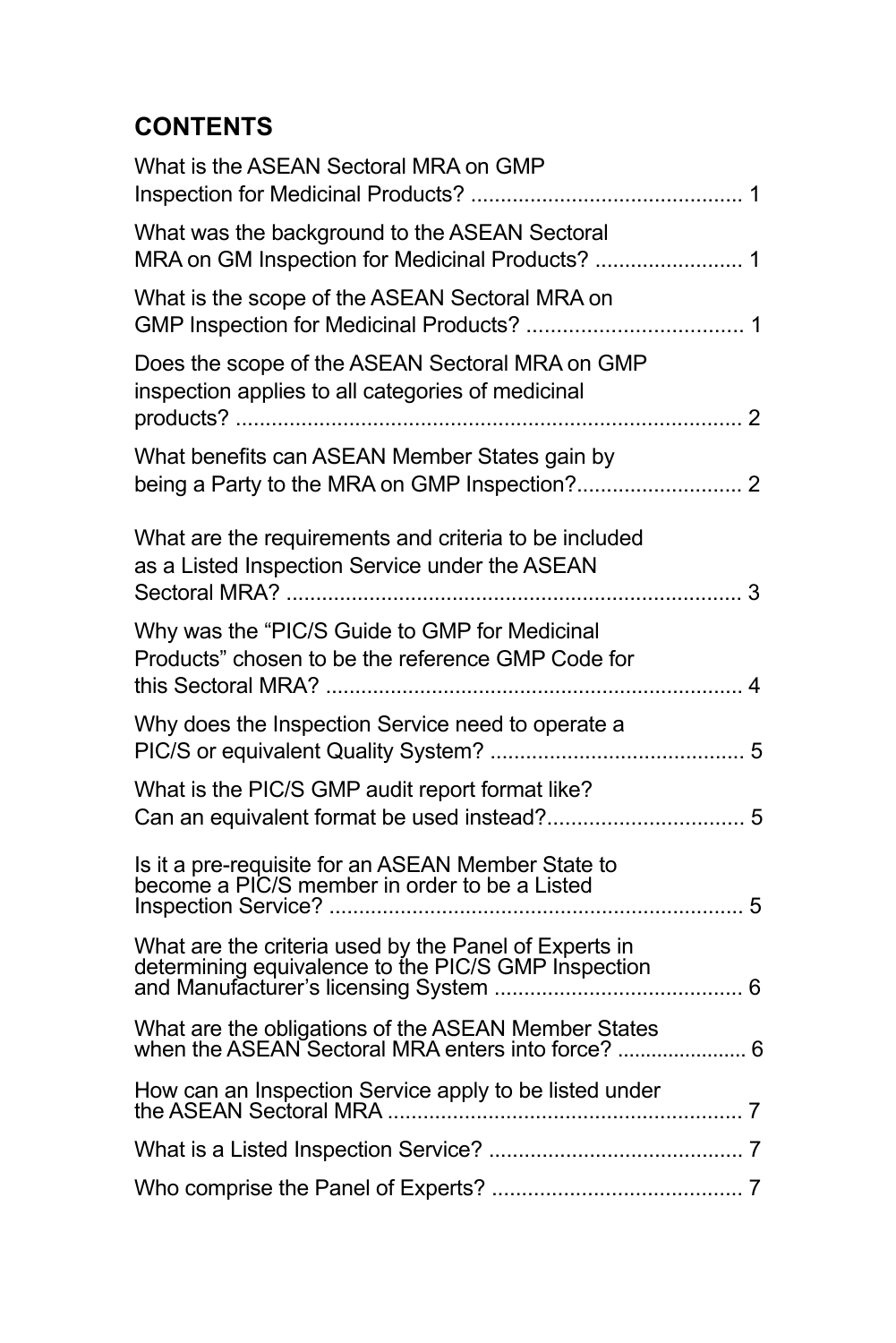# **1. What is the ASEAN Sectoral MRA on GMP Inspection for Medicinal Products?**

The ASEAN Sectoral MRA on GMP Inspection is an agreement signed by the ASEAN Economic Ministers which aims to facilitate the movement of medicinal product in ASEAN through the mutual exchange and recognition of GMP inspection reports and certificates. The scope and coverage of the Sectoral MRA, the criteria for listing the Inspection Service, a description of the mutual recognition obligations, implementation and dispute settlement are stipulated in the Agreement.

## **2. What was the background to the ASEAN Sectoral MRA on GMP Inspection for Medicinal Products?**

An ASEAN Mutual Recognition Arrangement (MRA) on Good Manufacturing Practice (GMP) Inspection is included as one of the measures in the Roadmap for Integration of ASEAN Healthcare Sector. It was decided at the 9th ACCSQ-PPWG meeting held on 22 – 24 February 2005, in Makati City, Philippines that a MRA on GMP Inspection in ASEAN be signed. The ASEAN Sectoral MRA was signed on 10 April 2009 in Pattaya, Thailand by the ASEAN Economic Ministers.

## **3. What is the scope of the ASEAN Sectoral MRA on GMP Inspection for Medicinal Products?**

The scope of the MRA is applies to the GMP inspection and certification of manufacturers of medicinal products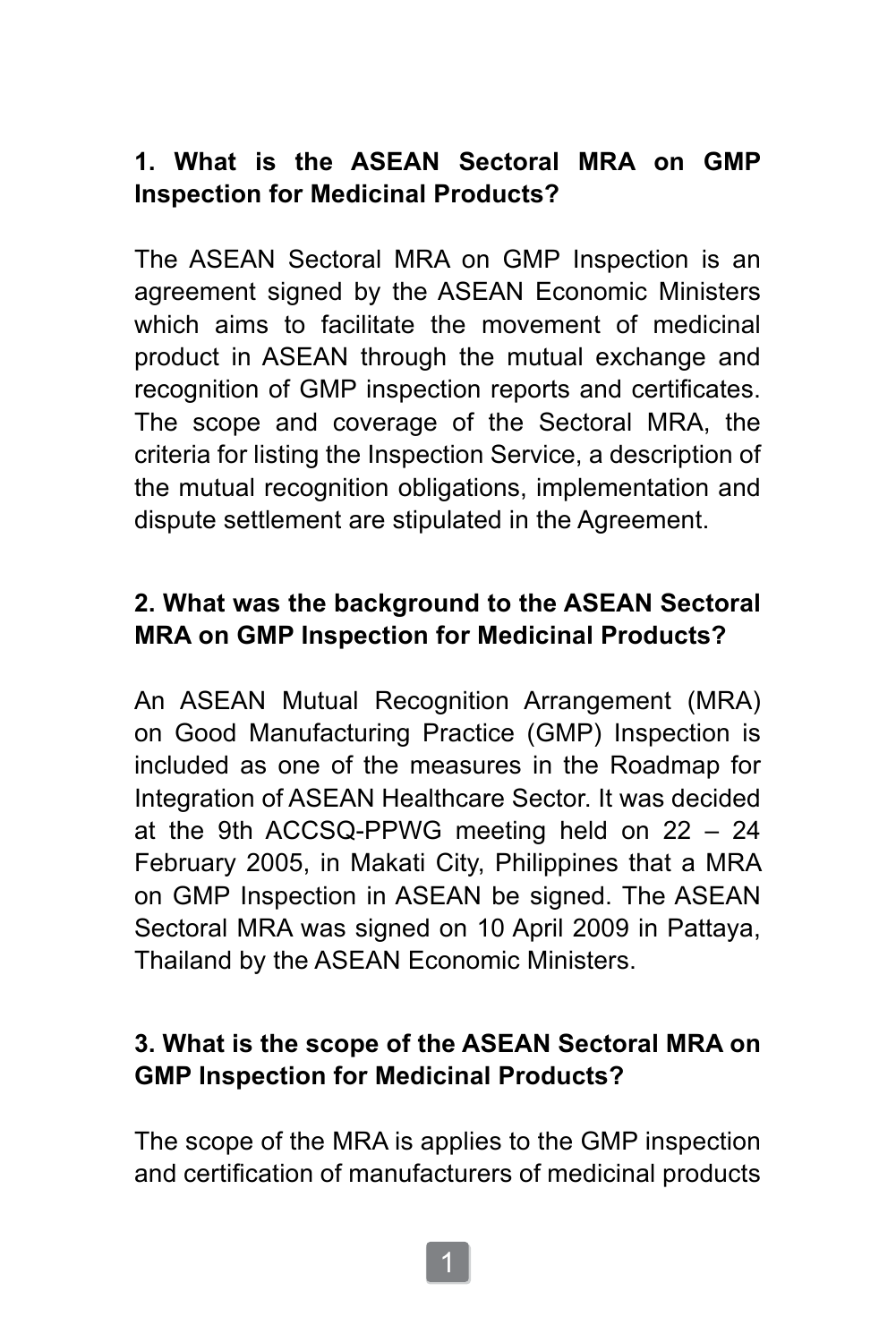in finished dosage forms. It includes both prescription and non-prescription medicinal products for human use, but excludes biopharmaceuticals, radiopharmaceuticals, traditional medicines and investigational medicinal products intended for clinical trials.

## **4. Does the scope of the ASEAN Sectoral MRA on GMP inspection applies to all categories of medicinal products?**

No. For a start, the scope of the MRA would be restricted only to medicinal products in finished dosage forms, and includes both prescription and non-prescription medicinal products for human use, but excludes biopharmaceuticals, radiopharmaceuticals, traditional medicines and investigational medicinal products intended for clinical trials. The scope of the MRA may be extended to include biologics and traditional / complementary medicines at a later stage.

## **5. What benefits can ASEAN Member States gain by being a Party to the MRA on GMP Inspection?**

Benefits would include:

- a. Recognition and acceptance of the GMP inspection reports / certificates issued by the other Party's Inspection Service.
- b. No need for other Parties of the MRA to re-audit / re-assess a drug manufacturing facility located within the territories of a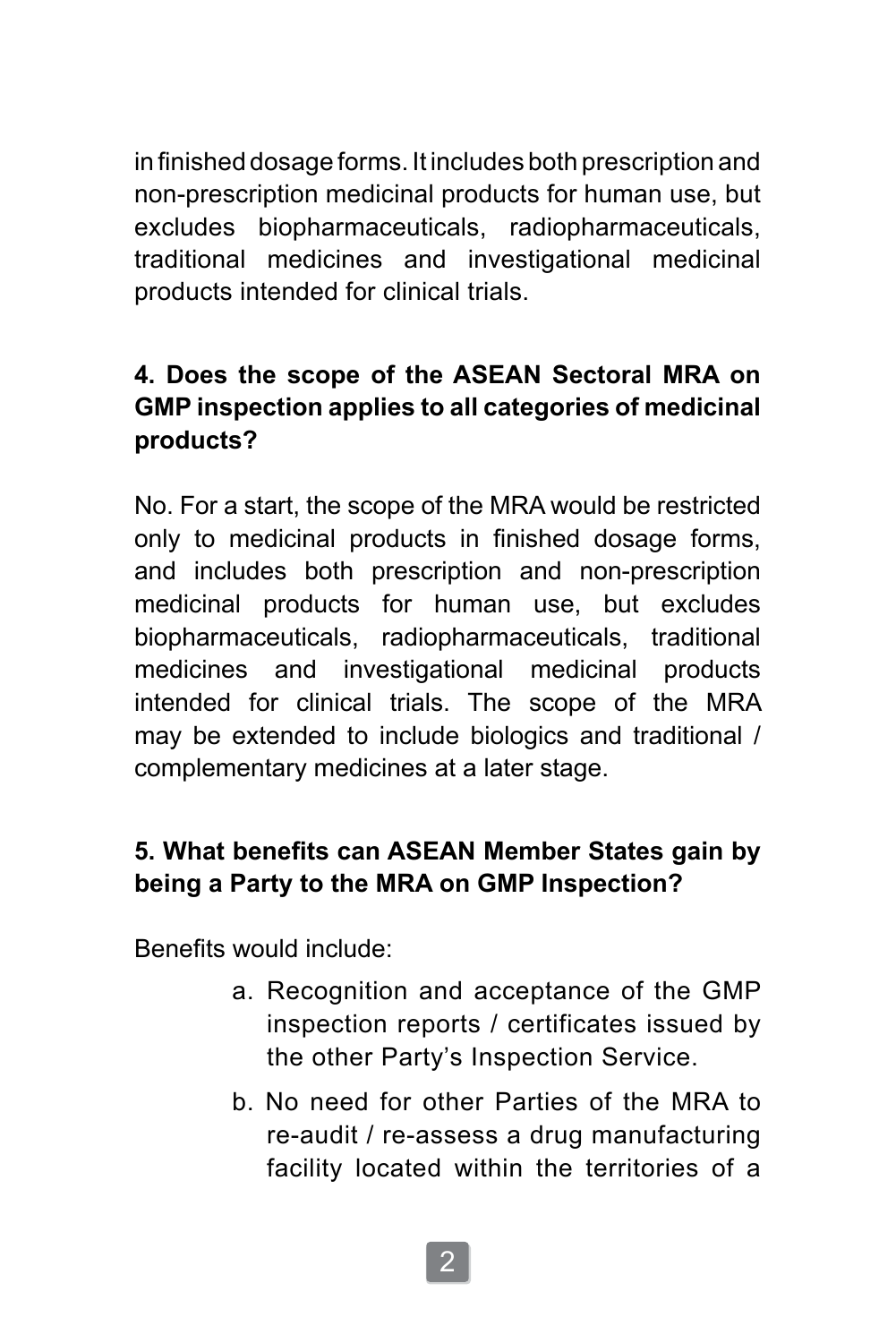Party to the MRA. This results in savings in terms of time and resources for both regulators and industry.

- c. Overall facilitation of access of medicinal products across the 10 ASEAN Member **States**
- d. Greater recognition and acceptance of GMP inspections by PIC/S members and other countries of the world.
- e. Leveling up of ASEAN Inspection Services to the international PIC/S standard.
- f. Possibility of working towards an MRA on GMP Inspection with other non-ASEAN countries collectively as an ASEAN economic bloc.

## **6. What are the requirements and criteria to be included as a Listed Inspection Service under the ASEAN Sectoral MRA?**

The Listed Inspection Service shall operate a Pharmaceutical Inspection Convention and Pharmaceutical Inspection Co-operation Scheme (jointly referred to as PIC/S) GMP inspection and manufacturer's licensing system, as evident by PIC/S membership or other alternative approaches to determine equivalence.

The following requirements need to be in place

i) Inspection Service has adopted or adhered to the PIC/S Guide to GMP for Medicinal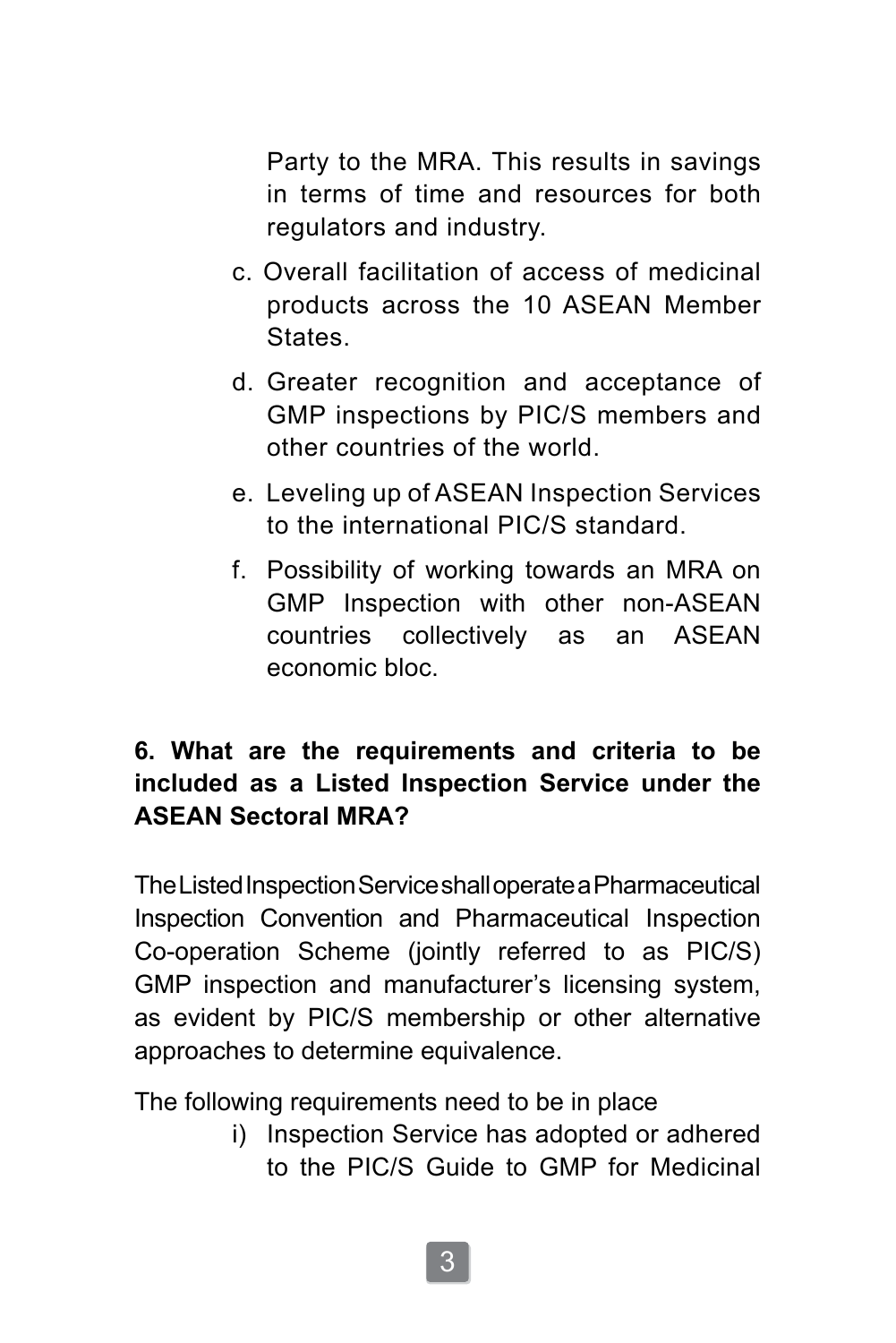Product and relevant Annexes or equivalent GMP code, including the inspection report format;

- ii) Inspection Service has adopted or adhered to the PIC/S Quality System Requirements for Pharmaceutical Inspectorates, and the competency of the inspectors in this regard;
- iii) There is an adequate legal framework for inspection and licensing of manufacturers of pharmaceutical products in finished dosage forms.

# **7. Why was the "PIC/S Guide to GMP for Medicinal Products" chosen to be the reference GMP Code for this Sectoral MRA?**

The use of PIC/S GMP Code was decided during the 9th ACCSQ PPWG meeting held in Manila in early 2005. Selecting PIC/S as the reference standard is a good option because:

- a. The PIC/S Guide to Good Manufacturing Practice for Medicinal Products is an internationally recognized standard for manufacturers of medicinal products.
- b. PIC/S is a global organization. Currently, more than 30 countries are members of PIC/S, and these include countries from all 5 continents – Europe, Asia, America, Australia and Africa. Countries from the Middle East,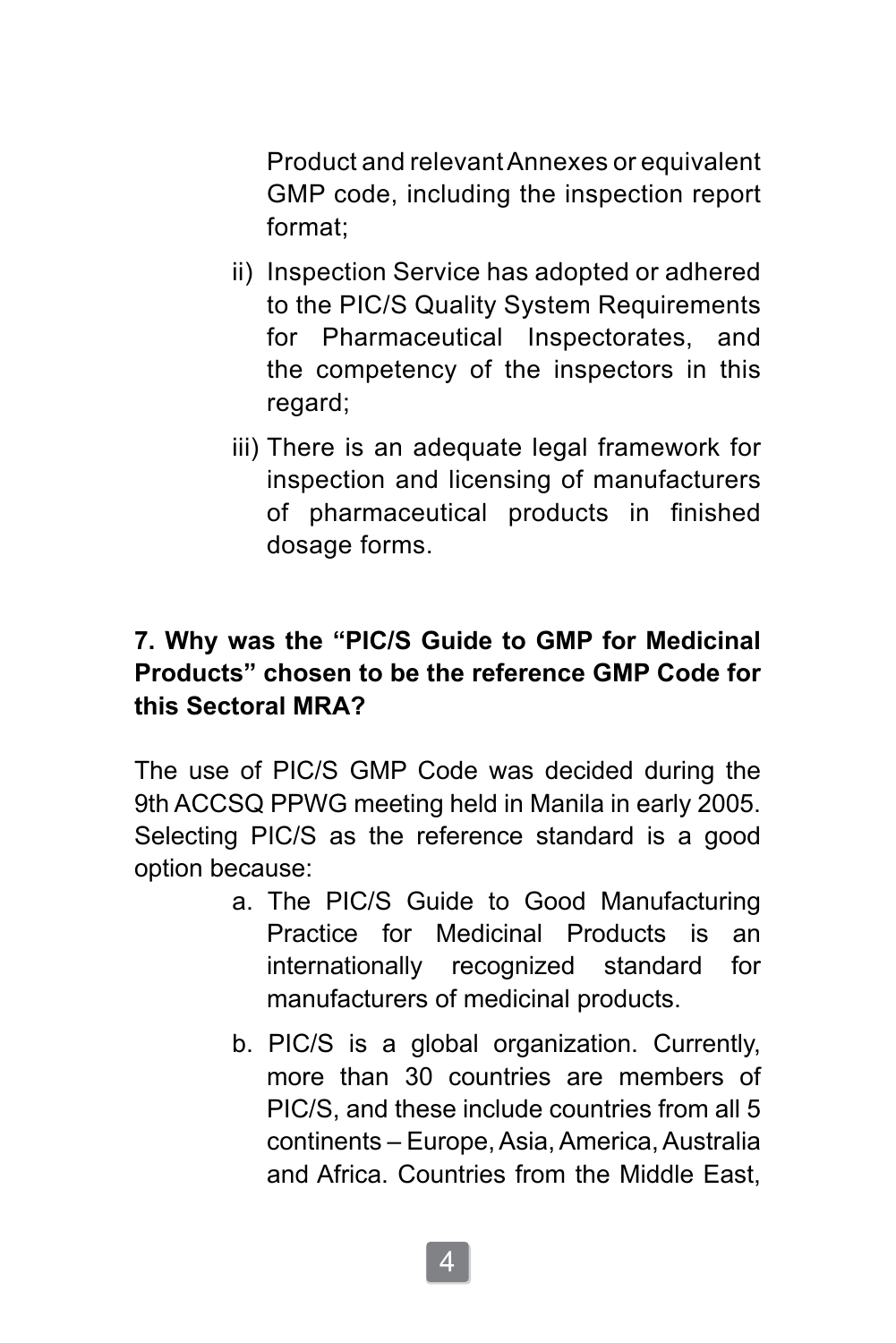Indonesia, Thailand, Philippines and also the United States have recently submitted applications to join the PIC/S. Many other countries including China, Brunei, Russia and Japan have also shown interest.

c. The PIC/S works in close partnership with WHO, EMEA, EDQM, Unicef.

#### **8. Why does the Inspection Service need to operate a PIC/S or equivalent Quality System?**

All GMP Inspection Service should have a Quality System to help ensure transparency and consistency in the GMP inspection and manufacturer's licensing process.

The PIC/S Quality System Requirements for Pharmaceutical Inspectorates has an internationally recognised quality system guidelines for pharmaceutical inspectorates. This Quality System has also been adopted by World Health Organisation (WHO). It has an established GMP Inspection report format and quality system procedures. Therefore, there is no need to duplicate efforts to develop these processes.

#### **9. What is the PIC/S GMP audit report format like? Can an equivalent format be used instead?**

The PIC/S GMP audit report format can be found at www.picscheme.org. An equivalent format can be used, provided that the contents of the GMP audit report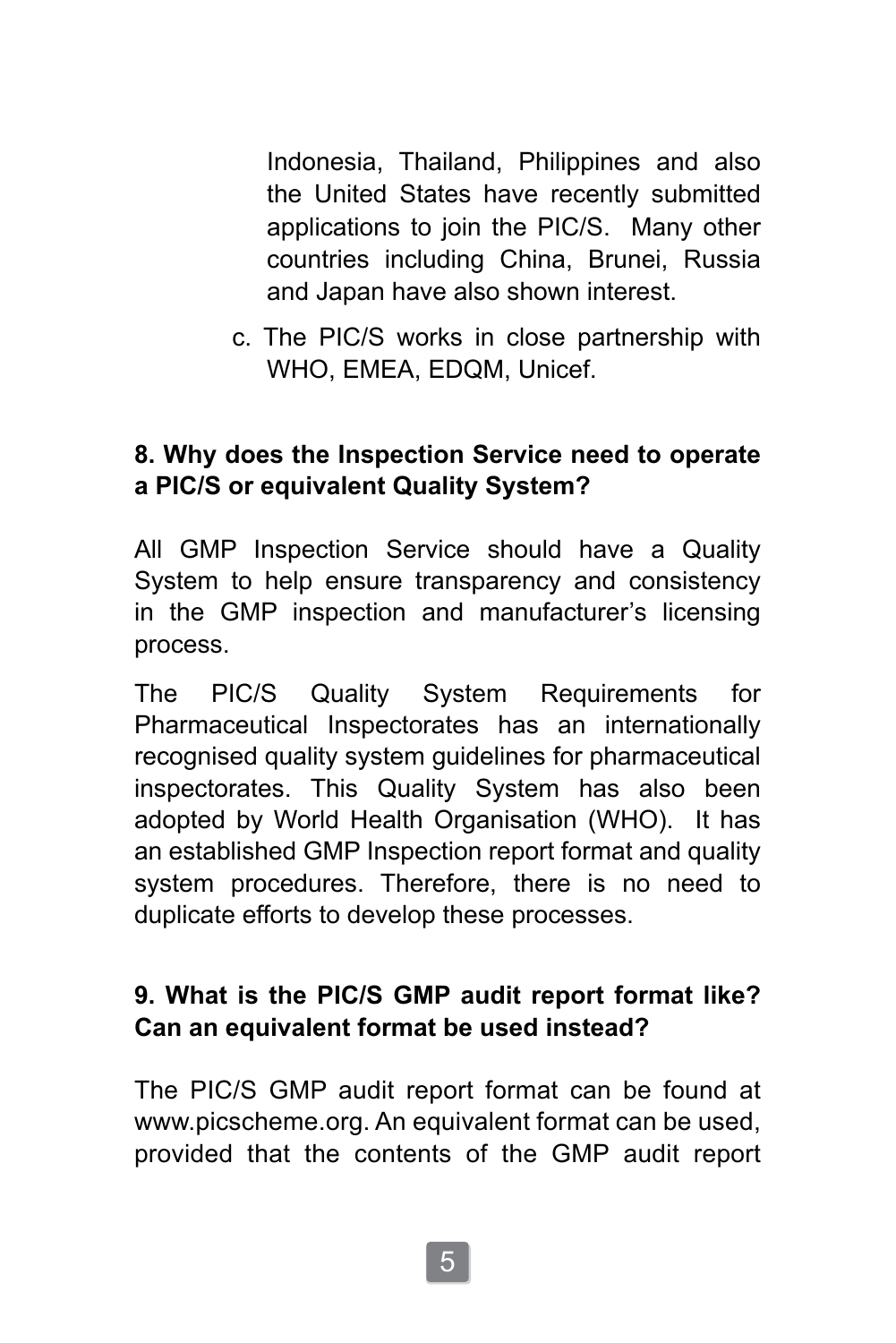should contain at least all the requirements as listed in the PIC/S GMP audit report format.

### **10. Is it a pre-requisite for an ASEAN Member State to become a PIC/S member in order to be a Listed Inspection Service?**

No, it is not a pre-requisite for an ASEAN Member State to become a PIC/S member in order to be a Listed Inspection Service. There is an alternative approach to determine equivalence to the PIC/S GMP Inspection and Manufacturer's licensing System through the Panel of Experts as provided under the ASEAN Sectoral MRA. What is essential is for the interested Member States to operate a PICS GMP Inspection and Manufacturer's licensing System as evident by PIC/S membership or demonstrate an equivalent system as assessed by the Panel of Experts.

## **11. What are the criteria used by the Panel of Experts in determining equivalence to the PIC/S GMP Inspection and Manufacturer's licensing System.**

The criteria used by the Panel of Experts in determining equivalence include:

- □ Legal requirements
- □ Quality system requirements
- □ GMP Standard used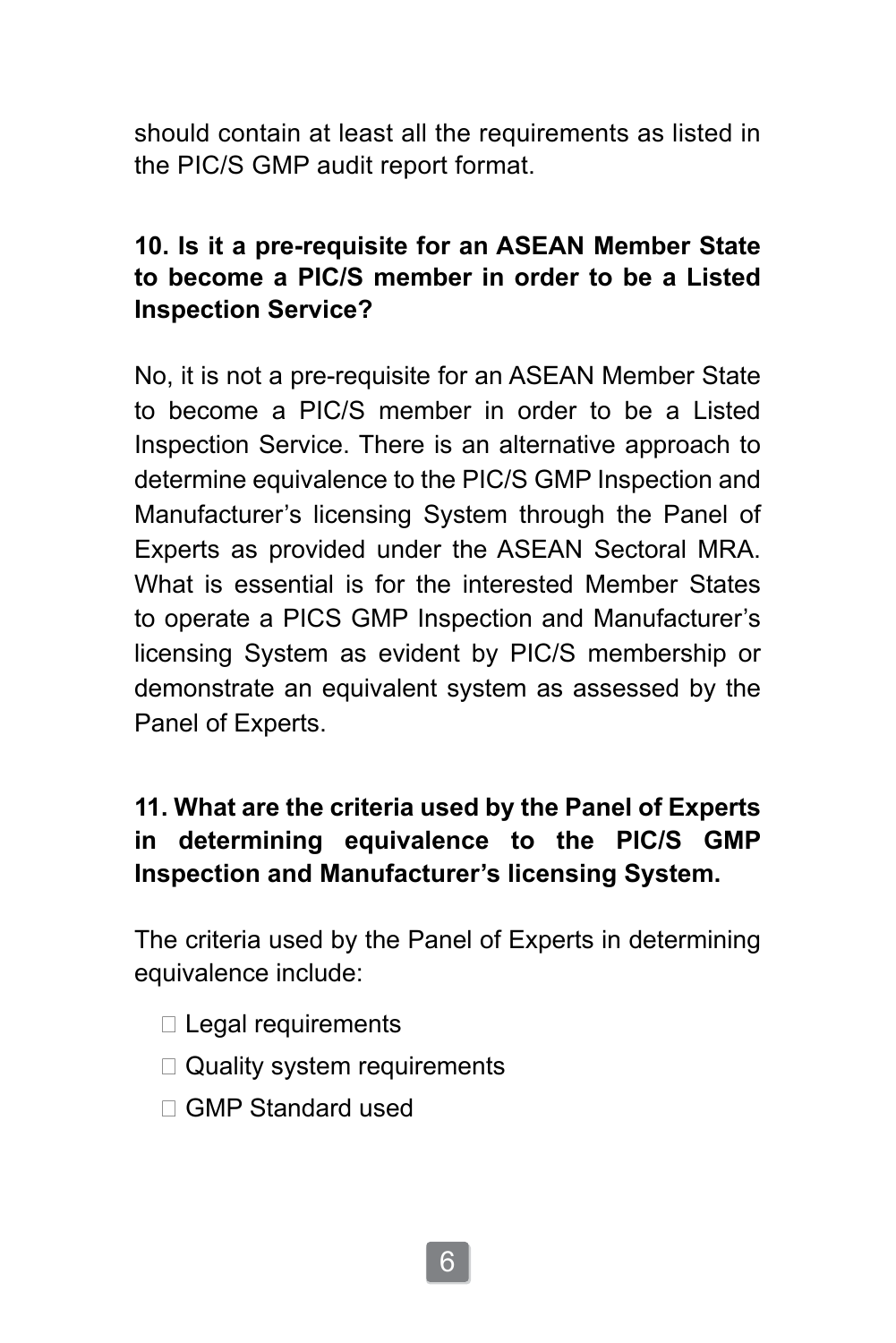Details may be found in the Operation Manual on the Panel of Experts and the 4 Annexes.

## **12. What are the obligations of the ASEAN Member States when the ASEAN Sectoral MRA enters into force?**

The ASEAN Sectoral MRA on GMP Inspection will enter into force on 1 January 2011. Under this MRA, all ASEAN Member States shall accept and recognize the GMP Certificates and/or inspection reports of a Listed Inspection Service.

### **13. How can an Inspection Service apply to be listed under the ASEAN Sectoral MRA?**

An Inspection Service which is ready to implement the Sectoral MRA should submit its application to the Joint Sectoral Committee via the ASEAN Secretariat for decision to be a Listed Inspection Service. An Inspection Service which has fulfilled the criteria (see Question 11) for implementation of the Sectoral MRA will be included as a Listed Inspection Service. A Joint Sectoral Committee would oversee the implementation of the Sectoral MRA.

#### **14. What is a Listed Inspection Service?**

A Listed Inspection Service is an Inspection Service which has met the criteria as stipulated in the Sectoral MRA and has been accepted by the Joint Sectoral Committee, and hence recognized by the ASEAN Member States. A GMP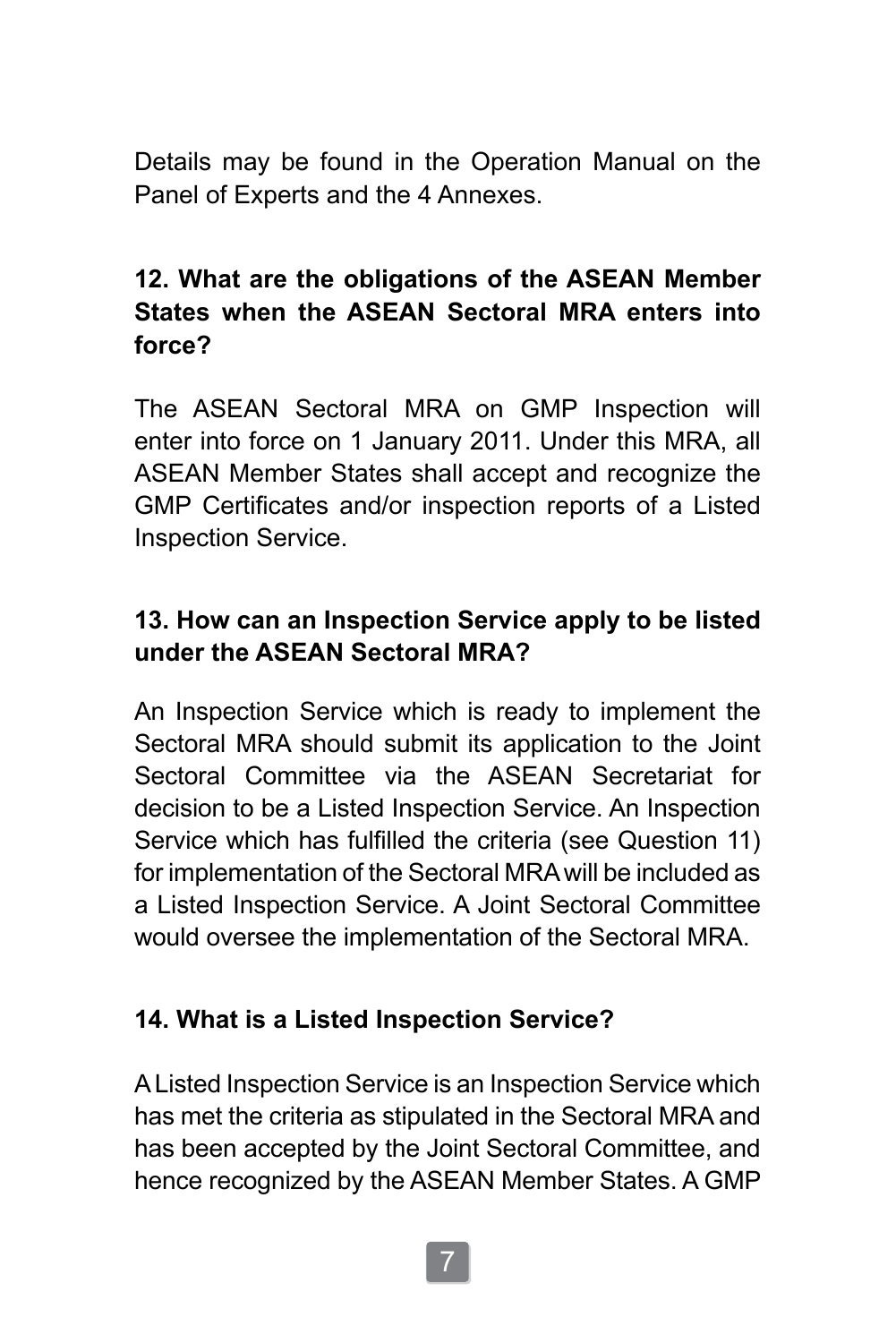inspection report / certificate issued by a Listed Inspection Service shall be accepted by other ASEAN Member States without the need for further GMP inspections.

## **15. Who comprise the Panel of Experts?**

All members of the Panel of Experts shall be appointed by the JSC. The Panel of Experts shall not exceed five in number.

The Panel of Experts shall consist of representatives from the Listed Inspection Service who are experienced GMP inspectors in the NDRA and are knowledgeable of the PIC/S GMP inspection framework and international GMP standards.

The JSC may also appoint independent expert(s) when necessary to assist the Panel of Experts in the assessment process. In addition to their technical credentials and experience, these independent expert(s) should also be familiar with the PIC/S GMP inspection framework and international GMP standards. These independent expert(s) play an advisory role within the Panel of Experts.